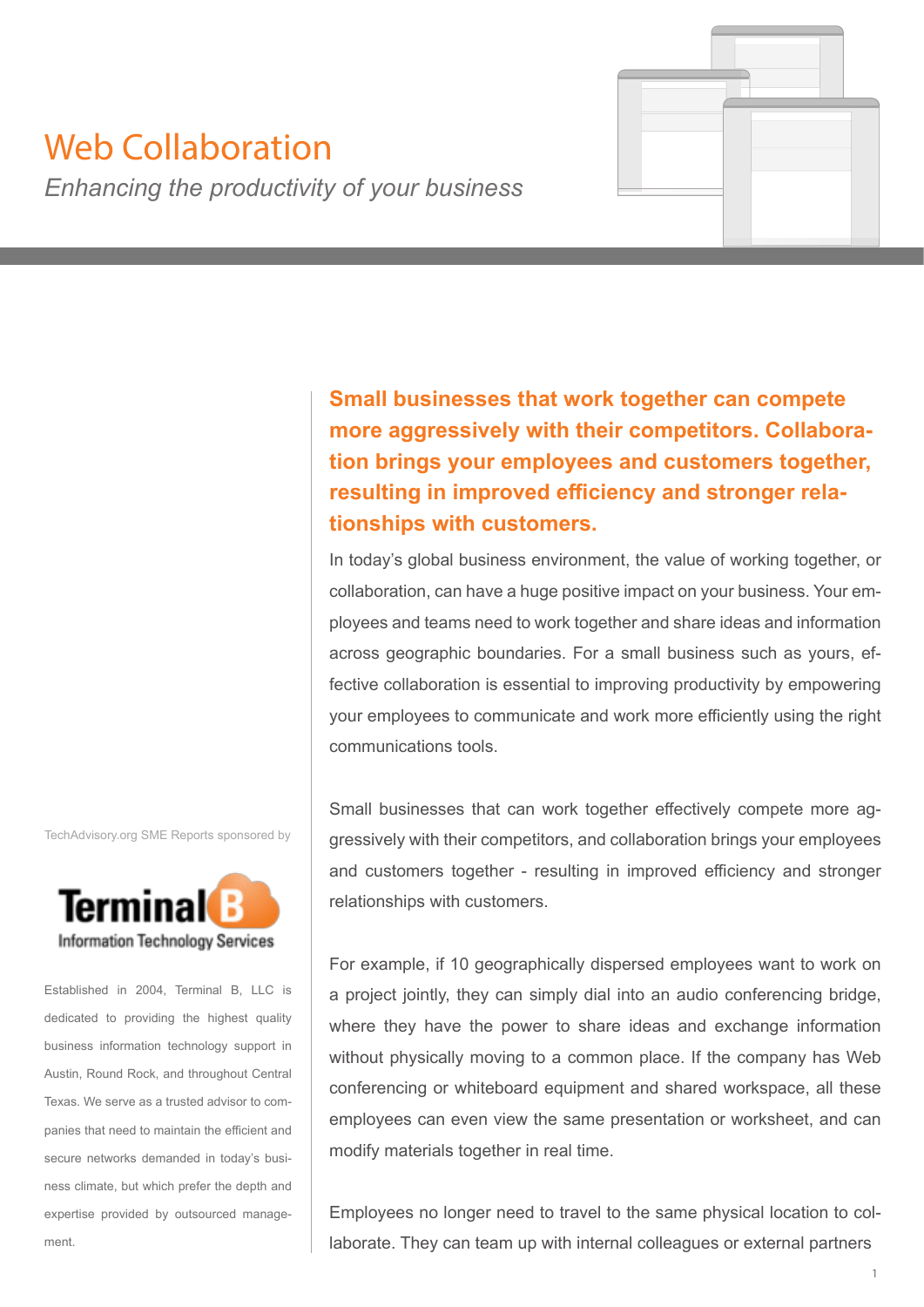through these real-time collaboration tools, attaining a wide variety of common goals, such as sharing customer information, designing, product development, marketing, building consensus, and gaining approval.

# **2 Types of Collaboration Tools: Synchronous and Asynchronous**

#### *Collaboration tools generally fall into two categories...*

1. Synchronous Tools: Synchronous tools are presence-based, meaning they are used when all parties are working at the same time but in different locations. These tools enable real-time communication similar to a face-to-face meetings, connecting people at a single point of time. These types of tools include:

- Audio conferences
- Web conferences
- Video conferences
- Instant messages
- White boards
- Application sharing

Audio conferencing, a telephone connection between more than three people through audio connection, is useful for verbal discussions and dialogue. Web conferencing is the fastest growing collaboration tool–one that you could be using today. It connects people together from multiple locations and allows application and video sharing, and can include features such as content, polling, and white boarding. Presence-based instant messaging tools are useful for quick resolution of problems and issues.

2. Asynchronous Tools: Asynchronous tools enable communication over a period of time, allowing people to connect at each person's own convenience, and not necessarily at the same time. Some examples include:

- Messaging (e-mail)
- Discussion boards
- Web logs (Blogs)
- **Shared Calendars**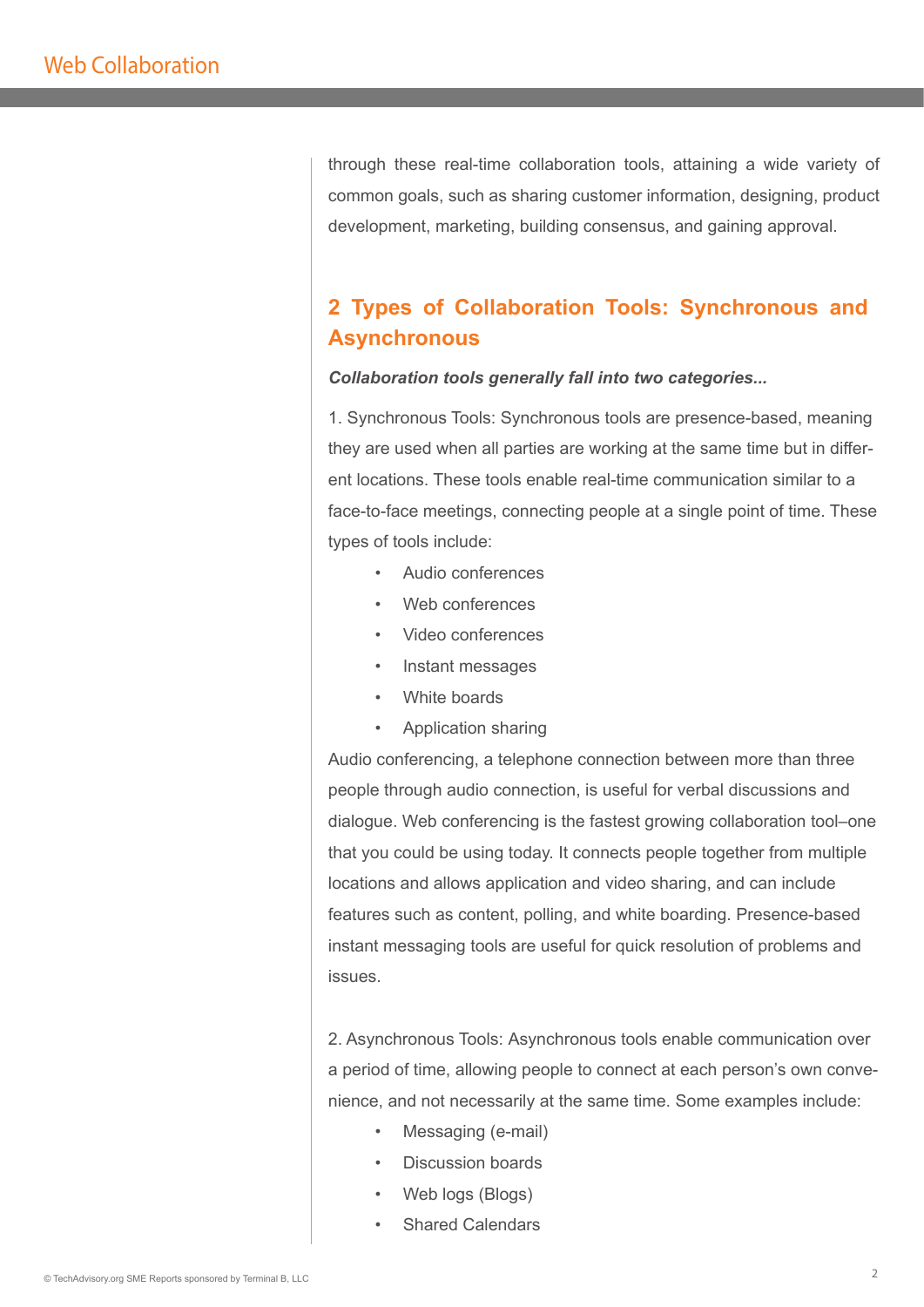"...Wainhouse Research has highlighted that collaboration solutions such as audio, video, and web conferencing are reducing the need for travel eliminating airfare, taxi, and hotel expenses.<sup>"</sup>

1 Wainhouse Research "Competitive Advantage: The CEO's Guide to the Connected Enterprise",

<sup>2</sup> A Frost & Sullivan White Paper, "Meetings around the World: The Impact of Collaboration on Business Performance,"

3Wainhouse Research, "Collaboration with Teams and Partners: Achieving productivity Gains Inside and Outside Your Business,"

4 Wainhouse Research, "The Vital Role of Web Conferencing in Small & Medium Enterprises Users Reveal Key Applications and Their Value",

# **The Impact of Collaboration on Business Performance**

#### **Increased productivity and reduced costs**

Collaboration tools are enhancing business performance through increased productivity and reduced costs, by replacing face-to-face meetings with online communication solutions. Wainhouse Research<sup>1</sup> has highlighted that collaboration solutions such as audio, video, and Web conferencing are reducing the need for travel – eliminating airfare, taxi, and hotel expenses. Eliminating travel also eliminates many hours and days of downtime away from the office, and reduces stress levels and wear and tear on the business and personal lives of employees.

## **Improved communications and enhanced coordination**

Collaboration tools help facilitate faster and more effective communications. Presence-based instant messaging tools help employees access coworkers immediately, helping them to quickly resolve customers' problems. This increased efficiency results in higher customer satisfaction. Frost & Sullivan<sup>2</sup>, together with Verizon Business and Microsoft, conducted a research program to learn how collaboration impacts business performance. The results showed that high-quality collaboration<sup>3</sup> has significant and positive impact on financial performance, labor productivity, customer satisfaction, and product quality, development, and innovation.

## **What collaboration technologies do small businesses use?**

Collaboration technologies had their beginnings in telephone and email, but these days they can include everything from intranet portals to videoconferencing. Instead of using separate sets of applications, companies are creating virtual workspaces by assembling these technologies together. While the trend is shifting toward real-time collaboration, asynchronous communications tools are still playing a vital role in organizational interaction. A survey conducted by independent market research firm Wainhouse Research<sup>4</sup> reveals that email clearly leads in daily usage, and Web conferencing falls right behind audio conferencing as a daily or weekly tool.